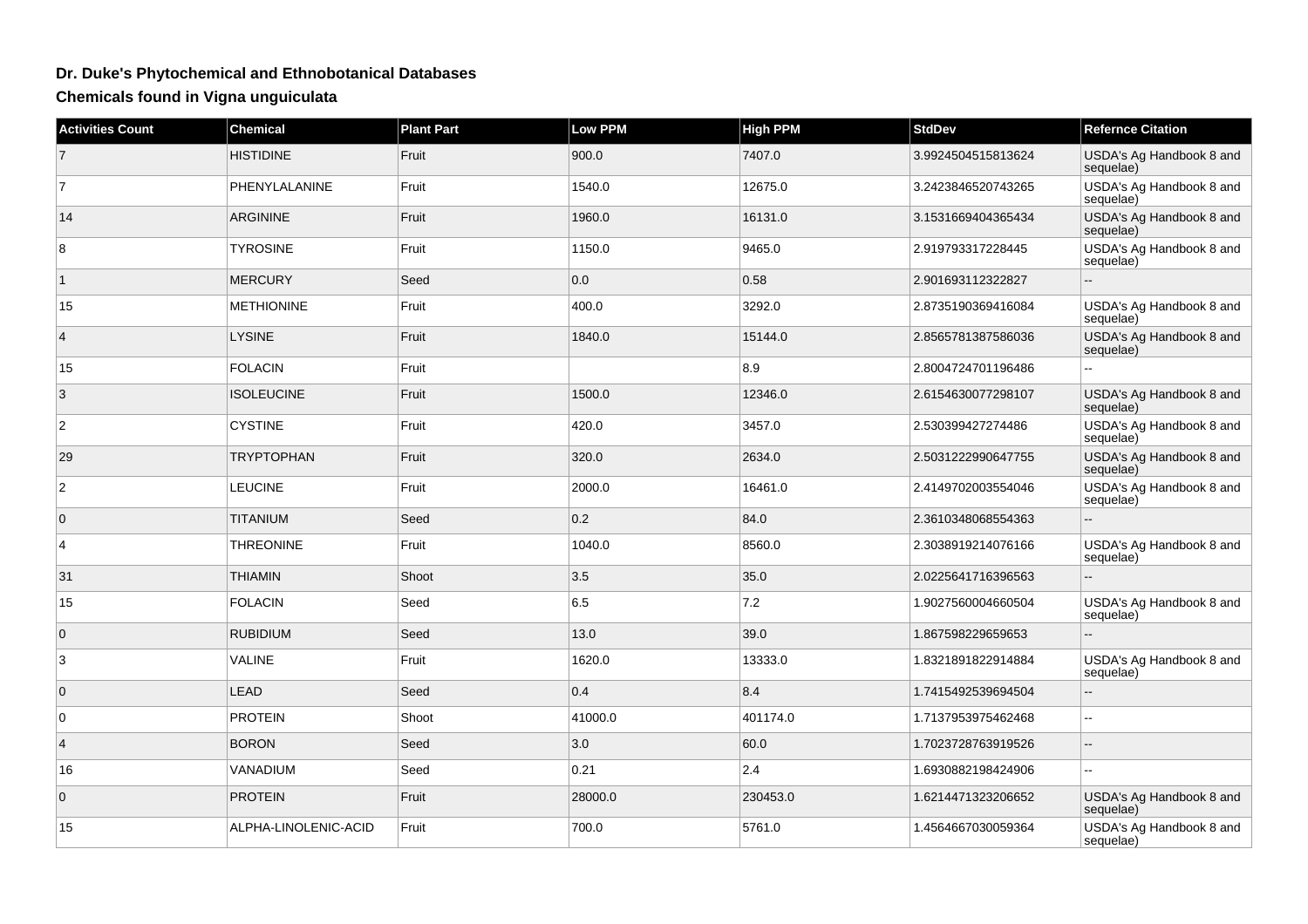| <b>Activities Count</b> | <b>Chemical</b>      | <b>Plant Part</b> | <b>Low PPM</b> | <b>High PPM</b> | <b>StdDev</b>       | <b>Refernce Citation</b>              |
|-------------------------|----------------------|-------------------|----------------|-----------------|---------------------|---------------------------------------|
| 14                      | <b>POTASSIUM</b>     | Shoot             | 4550.0         | 44520.0         | 1.4507822800952703  |                                       |
| $\overline{1}$          | SODIUM               | Shoot             | 70.0           | 685.0           | 1.246977776398358   | ă.                                    |
| $\overline{0}$          | <b>STRONTIUM</b>     | Seed              | 2.0            | 60.0            | 1.1374390139425143  | $\overline{\phantom{a}}$              |
| 5                       | <b>ALUMINUM</b>      | Seed              | 6.0            | 840.0           | 1.0345858754946278  | $\sim$                                |
| 65                      | <b>MAGNESIUM</b>     | Fruit             | 374.0          | 4160.0          | 0.9401297999441377  | USDA's Ag Handbook 8 and<br>sequelae) |
| 15                      | <b>RIBOFLAVIN</b>    | Fruit             | 1.1            | 9.0             | 0.8546749617807301  | USDA's Ag Handbook 8 and<br>sequelae) |
| 3                       | ASPARTIC-ACID        | Seed              | 29380.0        | 32085.0         | 0.8430145949362645  | USDA's Ag Handbook 8 and<br>sequelae) |
| 31                      | <b>THIAMIN</b>       | Seed              | 9.0            | 10.0            | 0.8149652509512033  | USDA's Ag Handbook 8 and<br>sequelae) |
| $\overline{2}$          | <b>MOLYBDENUM</b>    | Seed              | 0.0            | 8.0             | 0.8013968154161384  | ÷.                                    |
| $\overline{4}$          | <b>LYSINE</b>        | Seed              | 16460.0        | 17975.0         | 0.7959882108316335  | USDA's Ag Handbook 8 and<br>sequelae) |
| 8                       | STEARIC-ACID         | Shoot             | 80.0           | 783.0           | 0.7071067811865476  | $\sim$                                |
| 18                      | OLEIC-ACID           | Shoot             | 130.0          | 1272.0          | 0.7071067811865476  | $\ddotsc$                             |
| 15                      | ALPHA-LINOLENIC-ACID | Shoot             | 440.0          | 4305.0          | 0.7071067811865475  | ÷.                                    |
| $\overline{0}$          | SFA                  | Shoot             | 660.0          | 6458.0          | 0.7071067811865475  | $\sim$                                |
| 13                      | <b>MUFA</b>          | Shoot             | 220.0          | 2153.0          | 0.7071067811865472  | $\sim$                                |
| $\overline{0}$          | <b>CARBOHYDRATES</b> | Seed              | 619000.0       | 676095.0        | 0.6068316899613161  | USDA's Ag Handbook 8 and<br>sequelae) |
| 31                      | <b>THIAMIN</b>       | Fruit             | 0.8            | 10.0            | 0.5974378588358942  | USDA's Ag Handbook 8 and<br>sequelae) |
| $\overline{7}$          | <b>HISTIDINE</b>     | Seed              | 7550.0         | 8245.0          | 0.5638411062629439  | USDA's Ag Handbook 8 and<br>sequelae) |
| $\overline{0}$          | <b>PROLINE</b>       | Seed              |                | 14050.0         | 0.5332177435578753  |                                       |
| $\overline{4}$          | <b>PHOSPHORUS</b>    | Fruit             | 590.0          | 4856.0          | 0.4981348772405696  | USDA's Ag Handbook 8 and<br>sequelae) |
| $\overline{0}$          | <b>WATER</b>         | Fruit             | 872000.0       | 884560.0        | 0.49561424678441307 | USDA's Ag Handbook 8 and<br>sequelae) |
| $\overline{7}$          | PHENYLALANINE        | Seed              | 14210.0        | 15518.0         | 0.4749924652753344  | USDA's Ag Handbook 8 and<br>sequelae) |
| $\vert$ 4               | <b>THREONINE</b>     | Seed              | 9260.0         | 10112.0         | 0.4416956574775903  | USDA's Ag Handbook 8 and<br>sequelae) |
| $\overline{0}$          | <b>WATER</b>         | Shoot             |                | 897800.0        | 0.4370594814561554  | $\overline{a}$                        |
| 3                       | <b>ALANINE</b>       | Seed              | 11090.0        | 12111.0         | 0.41554641297926337 | USDA's Ag Handbook 8 and<br>sequelae) |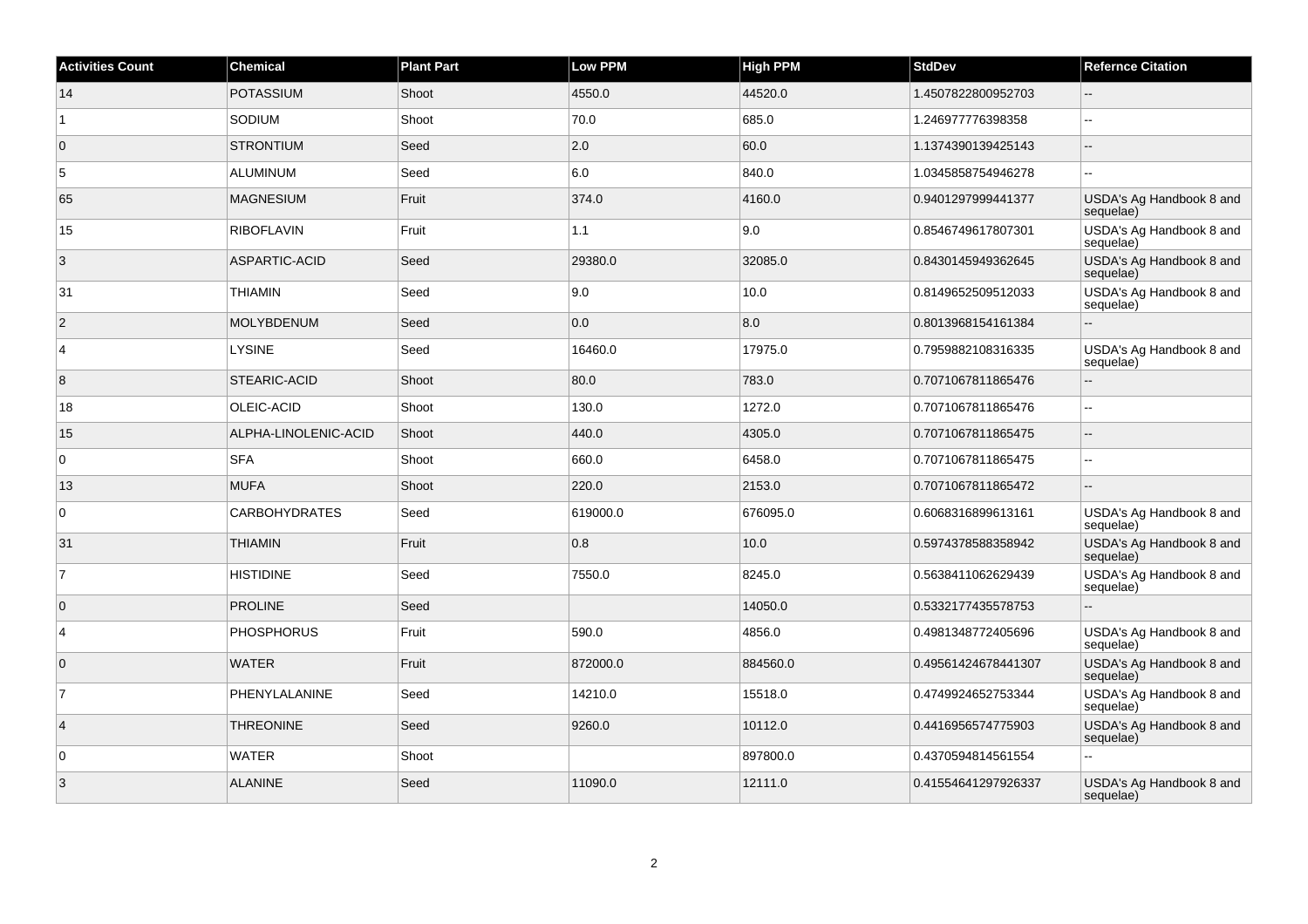| <b>Activities Count</b> | <b>Chemical</b>      | <b>Plant Part</b> | <b>Low PPM</b> | <b>High PPM</b> | <b>StdDev</b>         | <b>Refernce Citation</b>              |
|-------------------------|----------------------|-------------------|----------------|-----------------|-----------------------|---------------------------------------|
| 0                       | <b>WATER</b>         | Leaf              |                | 890000.0        | 0.4109041271949558    |                                       |
| 65                      | <b>MAGNESIUM</b>     | Seed              | 3141.0         | 3952.0          | 0.3974229552884552    | USDA's Ag Handbook 8 and<br>sequelae) |
| 14                      | <b>POTASSIUM</b>     | Fruit             | 2101.0         | 22212.0         | 0.3800378247630607    | USDA's Ag Handbook 8 and<br>sequelae) |
| 5                       | <b>STARCH</b>        | Seed              | 390000.0       | 400000.0        | 0.3637981937344068    | ÷.                                    |
| $\overline{0}$          | <b>PROTEIN</b>       | Seed              | 238800.0       | 270598.0        | 0.3273722482856584    | USDA's Ag Handbook 8 and<br>sequelae) |
| 20                      | <b>CHOLINE</b>       | Seed              |                | 2020.0          | 0.3271935080070224    |                                       |
| $\overline{0}$          | <b>KILOCALORIES</b>  | Fruit             | 470.0          | 3868.0          | 0.3150776800149398    | USDA's Ag Handbook 8 and<br>sequelae) |
| $\vert$ 2               | <b>LEUCINE</b>       | Seed              | 18640.0        | 20356.0         | 0.3134360323236914    | USDA's Ag Handbook 8 and<br>sequelae) |
| $\overline{1}$          | <b>SERINE</b>        | Seed              |                | 12030.0         | 0.2789841931102547    |                                       |
| $\overline{4}$          | <b>PHOSPHORUS</b>    | Seed              | 5342.0         | 6375.0          | 0.2699793138218274    | USDA's Ag Handbook 8 and<br>sequelae) |
| 3                       | <b>NICKEL</b>        | Seed              | 0.0            | 6.0             | 0.2386455902980222    |                                       |
| $\overline{1}$          | <b>VERBASCOSE</b>    | Seed              |                | 31000.0         | 0.212365765320629     | ÷.                                    |
| 8                       | <b>TYROSINE</b>      | Seed              | 7860.0         | 8584.0          | 0.19523919945928347   | USDA's Ag Handbook 8 and<br>sequelae) |
| $\vert 4 \vert$         | <b>PUFA</b>          | Fruit             | 1690.0         | 13909.0         | 0.15618906438507946   | USDA's Ag Handbook 8 and<br>sequelae) |
| 3                       | <b>VALINE</b>        | Seed              | 11600.0        | 12688.0         | 0.08331322570410224   | USDA's Ag Handbook 8 and<br>sequelae) |
| 8                       | <b>GLUTAMIC-ACID</b> | Seed              |                | 43190.0         | 0.06230694169044158   | $\mathbf{u}$                          |
| 28                      | <b>CALCIUM</b>       | Fruit             | 500.0          | 4115.0          | 0.059700845108082434  | USDA's Ag Handbook 8 and<br>sequelae) |
| 3                       | <b>ISOLEUCINE</b>    | Seed              | 9890.0         | 10800.0         | 0.039358073235131984  | USDA's Ag Handbook 8 and<br>sequelae) |
| $\overline{0}$          | <b>SCANDIUM</b>      | Seed              | 0.001          | 0.005           | 0.03442141954107567   | $\overline{a}$                        |
| 39                      | <b>NIACIN</b>        | Shoot             | 11.2           | 110.0           | 0.026896308324385245  |                                       |
| 11                      | PANTOTHENIC-ACID     | Seed              | 15.0           | 17.0            | 0.026882779342101273  | USDA's Ag Handbook 8 and<br>sequelae) |
| 14                      | <b>POTASSIUM</b>     | Seed              | 11570.0        | 12635.0         | 0.005711495570723941  | USDA's Ag Handbook 8 and<br>sequelae) |
| $\overline{0}$          | <b>KILOCALORIES</b>  | Shoot             | 290.0          | 2837.0          | 0.0038497995209622452 | $\overline{a}$                        |
| $\overline{0}$          | <b>ASH</b>           | Shoot             | 10500.0        | 102740.0        | 0.0038352567973591037 | $\overline{\phantom{a}}$              |
| 53                      | <b>BETA-CAROTENE</b> | Fruit             | 1.5            | 72.0            | -0.011625926370826973 | USDA's Ag Handbook 8 and<br>sequelae) |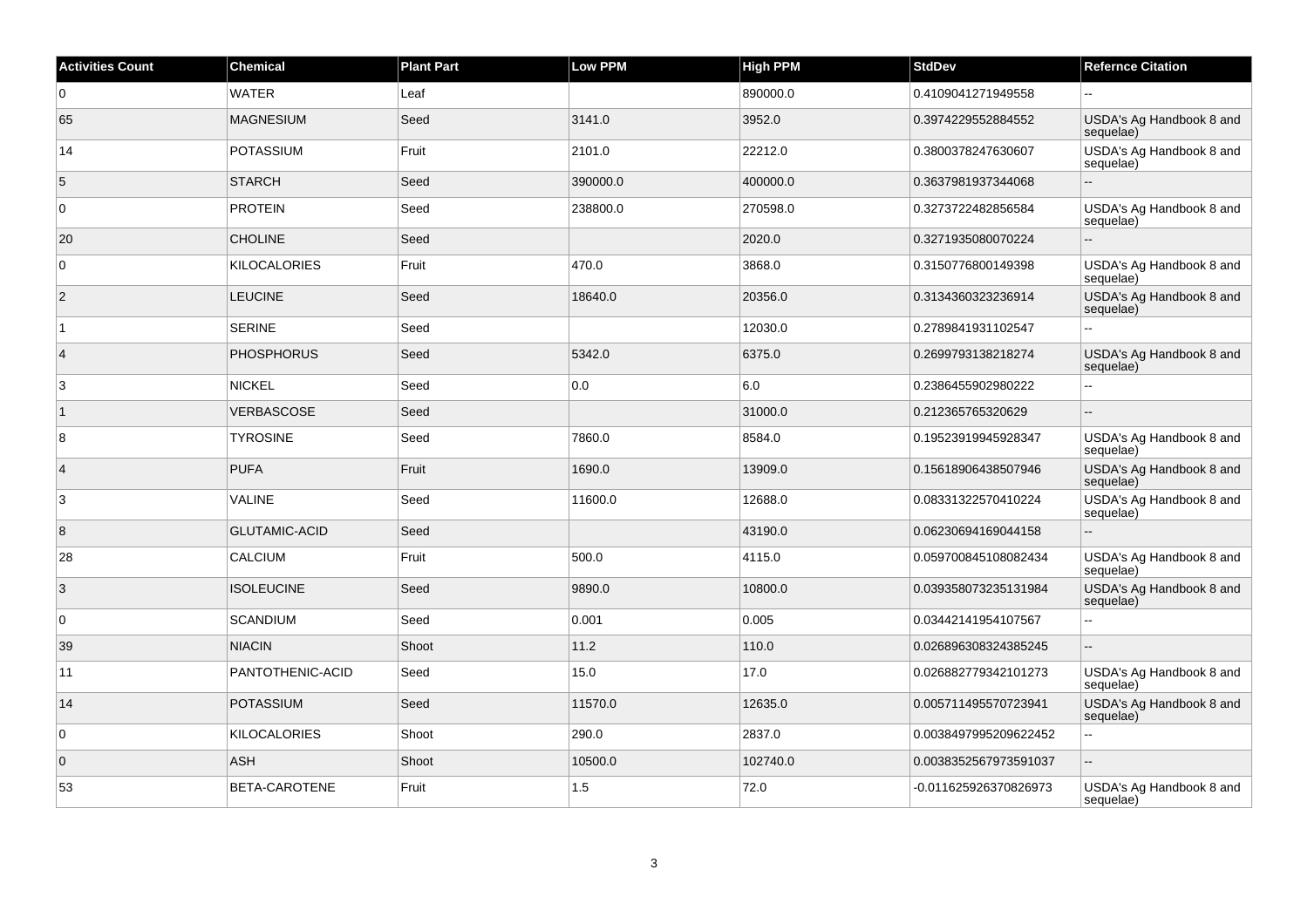| <b>Activities Count</b> | <b>Chemical</b>     | <b>Plant Part</b> | <b>Low PPM</b> | <b>High PPM</b> | <b>StdDev</b>         | <b>Refernce Citation</b>              |
|-------------------------|---------------------|-------------------|----------------|-----------------|-----------------------|---------------------------------------|
| 29                      | <b>TRYPTOPHAN</b>   | Seed              | 3000.0         | 3276.0          | -0.01674220729318565  | USDA's Ag Handbook 8 and<br>sequelae) |
| 39                      | <b>NIACIN</b>       | Fruit             | 1.0            | 59.0            | -0.022700826609939526 | USDA's Ag Handbook 8 and<br>sequelae) |
| $\overline{0}$          | <b>ASH</b>          | Seed              | 39270.0        | 45132.0         | -0.0826567450543023   | USDA's Ag Handbook 8 and<br>sequelae) |
| 112                     | ASCORBIC-ACID       | Fruit             | 56.0           | 2633.0          | -0.12077698361724712  | USDA's Ag Handbook 8 and<br>sequelae) |
| $\overline{0}$          | <b>CESIUM</b>       | Seed              | 0.005          | 0.174           | -0.12186739824619156  | $\overline{\phantom{a}}$              |
| 15                      | <b>METHIONINE</b>   | Seed              | 3460.0         | 3779.0          | -0.1383532894038235   | USDA's Ag Handbook 8 and<br>sequelae) |
| 15                      | <b>RIBOFLAVIN</b>   | Shoot             | 1.8            | 17.0            | -0.1402564054554619   | $\overline{\phantom{a}}$              |
| 2                       | <b>CYSTINE</b>      | Seed              | 2690.0         | 2938.0          | -0.1474573698691876   | USDA's Ag Handbook 8 and<br>sequelae) |
| $\vert$ 1               | <b>STACHYOSE</b>    | Seed              |                | 20000.0         | -0.14946118450450904  | $\overline{\phantom{a}}$              |
| $\overline{1}$          | SODIUM              | Fruit             | 39.0           | 333.0           | -0.15237277044187197  | USDA's Ag Handbook 8 and<br>sequelae) |
| $\overline{2}$          | <b>COBALT</b>       | Seed              | 0.0            | 1.2             | -0.1538982679232917   | $\overline{\phantom{a}}$              |
| 24                      | <b>CHROMIUM</b>     | Seed              | 0.0            | 3.6             | -0.15803066410283484  | $\sim$                                |
| $\overline{0}$          | <b>BARIUM</b>       | Seed              | 1.0            | 60.0            | -0.18088426714725162  | $\overline{\phantom{a}}$              |
| $\overline{0}$          | ASH                 | Fruit             | 6000.0         | 49383.0         | -0.18853781501070507  | USDA's Ag Handbook 8 and<br>sequelae) |
| $\overline{0}$          | <b>SFA</b>          | Fruit             | 1050.0         | 8642.0          | -0.1894570131429419   | USDA's Ag Handbook 8 and<br>sequelae) |
| 112                     | ASCORBIC-ACID       | Shoot             | 360.0          | 3523.0          | -0.20054370498849433  | $\overline{a}$                        |
| 77                      | <b>ZINC</b>         | Seed              | 35.0           | 38.0            | -0.20248035050833735  | USDA's Ag Handbook 8 and<br>sequelae) |
| 8                       | STEARIC-ACID        | Fruit             | 130.0          | 1070.0          | -0.20826116532173825  | USDA's Ag Handbook 8 and<br>sequelae) |
| 13                      | <b>MUFA</b>         | Fruit             | 360.0          | 2963.0          | -0.21086970886568804  | USDA's Ag Handbook 8 and<br>sequelae) |
| 12                      | <b>STIGMASTEROL</b> | Seed              |                | 250.0           | -0.21258318014348276  | --                                    |
| 27                      | LINOLEIC-ACID       | Fruit             | 960.0          | 7901.0          | -0.2439287457576797   | USDA's Ag Handbook 8 and<br>sequelae) |
| 6                       | <b>IRON</b>         | Fruit             | 1.0            | 69.0            | -0.25378377963695103  | USDA's Ag Handbook 8 and<br>sequelae) |
| 13                      | PALMITIC-ACID       | Fruit             | 840.0          | 6913.0          | -0.2579148200783713   | USDA's Ag Handbook 8 and<br>sequelae) |
| 60                      | <b>SELENIUM</b>     | Seed              | 0.014          | 0.14            | -0.262388354806188    | $\sim$ $\sim$                         |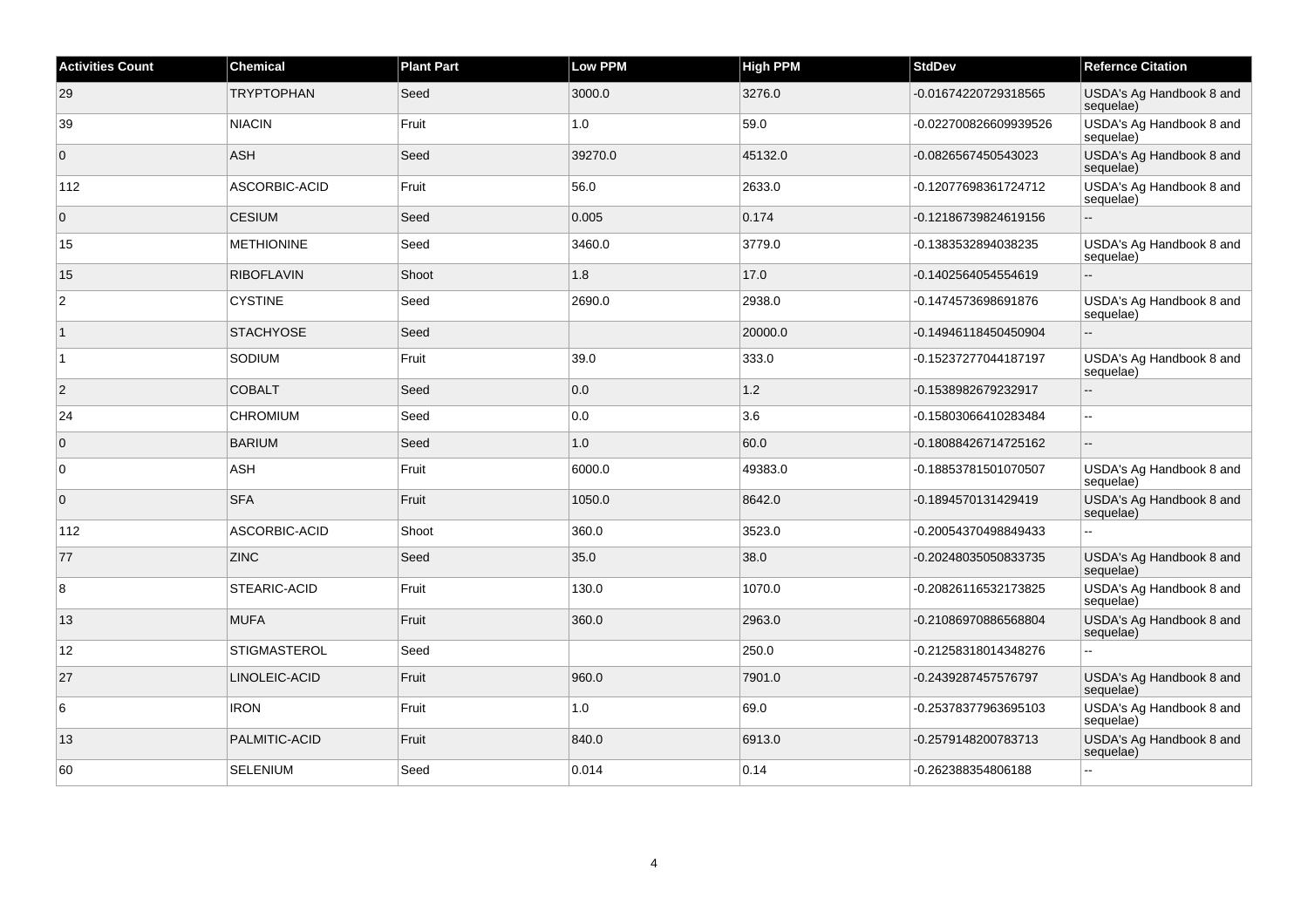| <b>Activities Count</b> | <b>Chemical</b>      | <b>Plant Part</b> | <b>Low PPM</b> | <b>High PPM</b> | <b>StdDev</b>        | <b>Refernce Citation</b>              |
|-------------------------|----------------------|-------------------|----------------|-----------------|----------------------|---------------------------------------|
| 6                       | <b>IRON</b>          | Seed              | 86.0           | 94.0            | -0.26387815810662096 | USDA's Ag Handbook 8 and<br>sequelae) |
| 14                      | <b>ARGININE</b>      | Seed              | 16850.0        | 18401.0         | -0.26419880752937    | USDA's Ag Handbook 8 and<br>sequelae) |
| 6                       | <b>MYRISTIC-ACID</b> | Fruit             | 10.0           | 82.0            | -0.26527528291125785 | USDA's Ag Handbook 8 and<br>sequelae) |
| $\overline{0}$          | <b>ZIRCONIUM</b>     | Seed              | 0.8            | 2.4             | -0.27471609580504064 |                                       |
| 15                      | ALPHA-LINOLENIC-ACID | Seed              | 2580.0         | 2817.0          | -0.27532673225020066 | USDA's Ag Handbook 8 and<br>sequelae) |
| 6                       | <b>MYRISTIC-ACID</b> | Seed              | 10.0           | 11.0            | -0.295859218084883   | USDA's Ag Handbook 8 and<br>sequelae) |
| $\overline{2}$          | PALMITOLEIC-ACID     | Seed              | 20.0           | 60.0            | -0.29702733695651784 | $\mathbf{u}$                          |
| 112                     | ASCORBIC-ACID        | Seed              | 16.0           | 17.0            | -0.3282507151699402  | USDA's Ag Handbook 8 and<br>sequelae) |
| $\overline{2}$          | PALMITOLEIC-ACID     | Fruit             | 10.0           | 82.0            | -0.3304438322317098  | USDA's Ag Handbook 8 and<br>sequelae) |
| $\overline{0}$          | $VIT-B-6$            | Seed              | 3.7            | 4.0             | -0.3381637475413548  | USDA's Ag Handbook 8 and<br>sequelae) |
| 12                      | <b>GLYCINE</b>       | Seed              |                | 8550.0          | -0.3473145994431742  | $\overline{\phantom{a}}$              |
| 15                      | <b>RIBOFLAVIN</b>    | Seed              | 2.3            | 2.6             | -0.35420998757183836 | USDA's Ag Handbook 8 and<br>sequelae) |
| $\overline{0}$          | FAT                  | Fruit             | 4000.0         | 32922.0         | -0.38979650194489146 | USDA's Ag Handbook 8 and<br>sequelae) |
| 53                      | BETA-CAROTENE        | Seed              |                | 0.3             | -0.41055580088060895 | USDA's Ag Handbook 8 and<br>sequelae) |
| 6                       | <b>IRON</b>          | Shoot             | 19.0           | 188.0           | -0.41656177802271527 | $\overline{\phantom{a}}$              |
| $\overline{0}$          | FAT                  | Shoot             | 2500.0         | 24462.0         | -0.41716050743090644 |                                       |
|                         | SODIUM               | Seed              | 170.0          | 186.0           | -0.4204566374298298  | USDA's Ag Handbook 8 and<br>sequelae) |
| 12                      | <b>COPPER</b>        | Seed              | 9.0            | 10.0            | -0.43669625458362493 | USDA's Ag Handbook 8 and<br>sequelae) |
| 65                      | <b>MAGNESIUM</b>     | Shoot             | 430.0          | 4207.0          | -0.4549159897888148  | $\overline{\phantom{a}}$              |
| 14                      | <b>MANGANESE</b>     | Seed              | 16.0           | 17.0            | -0.4549371722329042  | USDA's Ag Handbook 8 and<br>sequelae) |
| 28                      | <b>CALCIUM</b>       | Seed              | 1255.0         | 1643.0          | -0.4597727238454736  | USDA's Ag Handbook 8 and<br>sequelae) |
| 18                      | OLEIC-ACID           | Fruit             | 210.0          | 1728.0          | -0.4674268865131115  | USDA's Ag Handbook 8 and<br>sequelae) |
| 14                      | <b>SUCROSE</b>       | Seed              |                | 15000.0         | -0.4844987516547245  | $\sim$                                |
| 0                       | <b>CARBOHYDRATES</b> | Fruit             | 83500.0        | 687243.0        | -0.5114291593351458  | USDA's Ag Handbook 8 and<br>sequelae) |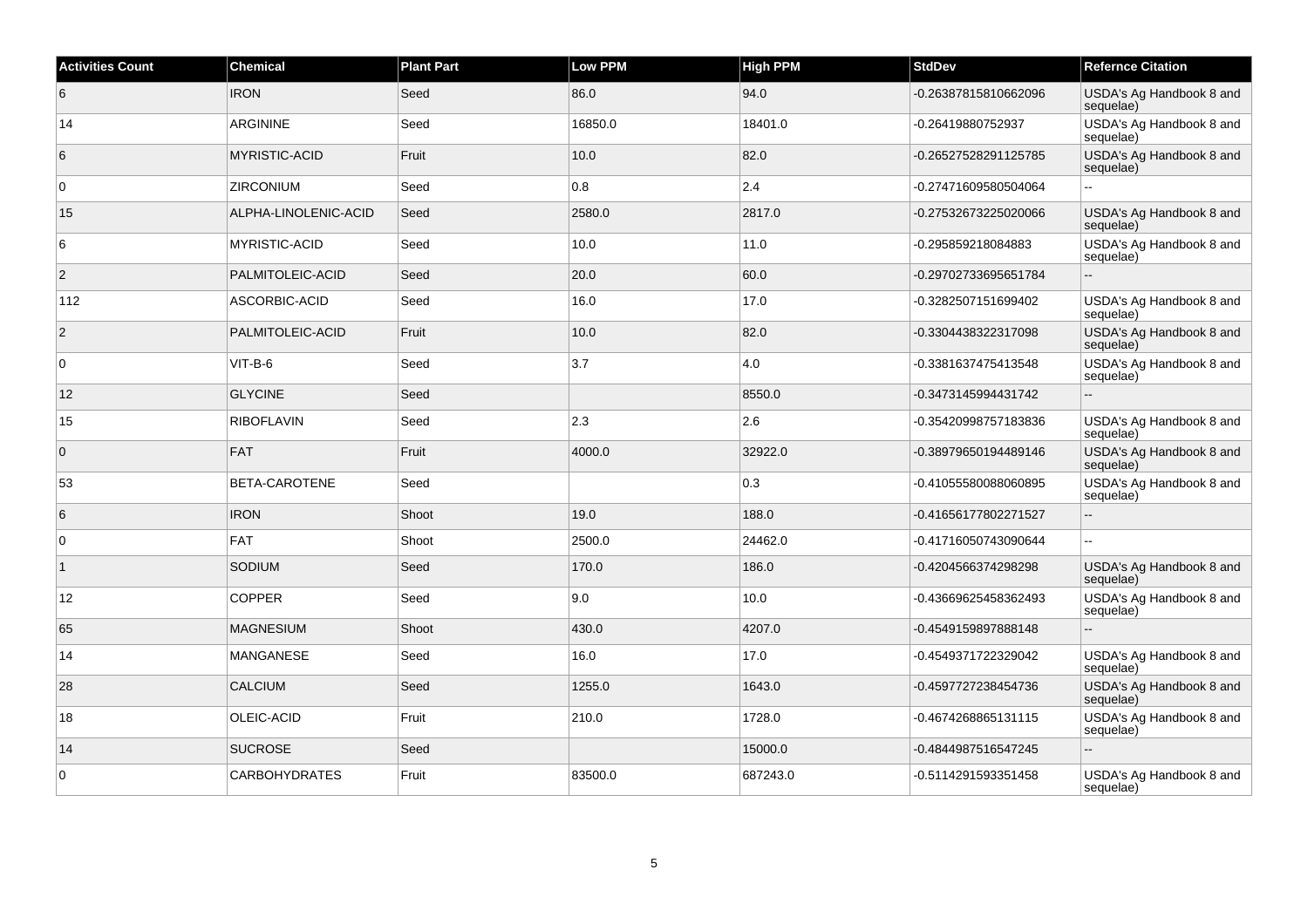| <b>Activities Count</b> | Chemical             | <b>Plant Part</b> | <b>Low PPM</b> | <b>High PPM</b> | <b>StdDev</b>       | <b>Refernce Citation</b>              |
|-------------------------|----------------------|-------------------|----------------|-----------------|---------------------|---------------------------------------|
| $\overline{1}$          | <b>RAFFINOSE</b>     | Seed              |                | 4000.0          | -0.5182147587354947 | $-$                                   |
| $\overline{7}$          | <b>CHLORINE</b>      | Seed              |                | 100.0           | -0.5339655100481104 |                                       |
| $\overline{0}$          | <b>SFA</b>           | Seed              | 3390.0         | 3702.0          | -0.5420629020975146 | USDA's Ag Handbook 8 and<br>sequelae) |
| 0                       | WATER                | Seed              | 83120.0        | 85480.0         | -0.5454009656263965 | USDA's Ag Handbook 8 and<br>sequelae) |
| $\vert$ 4               | <b>TIN</b>           | Seed              | 0.0            | 0.743           | -0.5558568362873569 | L.                                    |
| $\overline{0}$          | LINOLENIC-ACID       | Seed              |                | 1168.0          | -0.5594717682926993 | ä.                                    |
| 8                       | STEARIC-ACID         | Seed              | 200.0          | 218.0           | -0.5606601805330582 | USDA's Ag Handbook 8 and<br>sequelae) |
| 39                      | NIACIN               | Seed              | 21.0           | 24.0            | -0.5653371145111872 | USDA's Ag Handbook 8 and<br>sequelae) |
| 9                       | PHYTIC-ACID          | Seed              | 5100.0         | 10270.0         | -0.5654961058494626 | $-$                                   |
| 15                      | <b>FIBER</b>         | Shoot             | 13000.0        | 127202.0        | -0.5669583695517698 | Ξ.                                    |
| $\mathbf{1}$            | LIGNOCERIC-ACID      | Seed              |                | 104.0           | -0.616879293507422  | $-$                                   |
| 28                      | <b>CALCIUM</b>       | Shoot             | 630.0          | 6164.0          | -0.6258987216812653 |                                       |
| 13                      | PALMITIC-ACID        | Seed              | 3180.0         | 3473.0          | -0.6279417906495519 | USDA's Ag Handbook 8 and<br>sequelae) |
| $\mathbf{1}$            | <b>BEHENIC-ACID</b>  | Seed              |                | 380.0           | -0.6425757782204549 |                                       |
| $\overline{0}$          | ARACHIDIC-ACID       | Seed              |                | 86.0            | -0.6474037548149362 |                                       |
| 15                      | <b>FIBER</b>         | Seed              | 47700.0        | 52090.0         | -0.6529250665716172 | USDA's Ag Handbook 8 and<br>sequelae) |
| $\overline{0}$          | <b>CARBOHYDRATES</b> | Shoot             | 48200.0        | 471624.0        | -0.6875308105221123 | L.                                    |
| 53                      | BETA-CAROTENE        | Shoot             | 0.7            | 6.9             | -0.6931546659984213 | $\sim$                                |
| $\vert 4 \vert$         | <b>PUFA</b>          | Shoot             | 1060.0         | 10372.0         | -0.707106781186547  | $-$                                   |
| 6                       | <b>MYRISTIC-ACID</b> | Shoot             | 10.0           | 98.0            | -0.7071067811865472 | $-$                                   |
| $\overline{2}$          | PALMITOLEIC-ACID     | Shoot             | 10.0           | 98.0            | -0.7071067811865472 | $-$                                   |
| 27                      | LINOLEIC-ACID        | Shoot             | 600.0          | 5871.0          | -0.7071067811865476 | Ξ.                                    |
| $\overline{0}$          | <b>AMYLOSE</b>       | Seed              | 108420.0       | 111200.0        | -0.7071067811865476 |                                       |
| 13                      | PALMITIC-ACID        | Shoot             | 530.0          | 5185.0          | -0.7071067811865476 | Ξ.                                    |
| $\overline{3}$          | <b>SILVER</b>        | Seed              | 0.0            | 0.027           | -0.7510465161267134 | L.                                    |
| $\overline{4}$          | PUFA                 | Seed              | 5650.0         | 6170.0          | -0.7590056920044231 | USDA's Ag Handbook 8 and<br>sequelae) |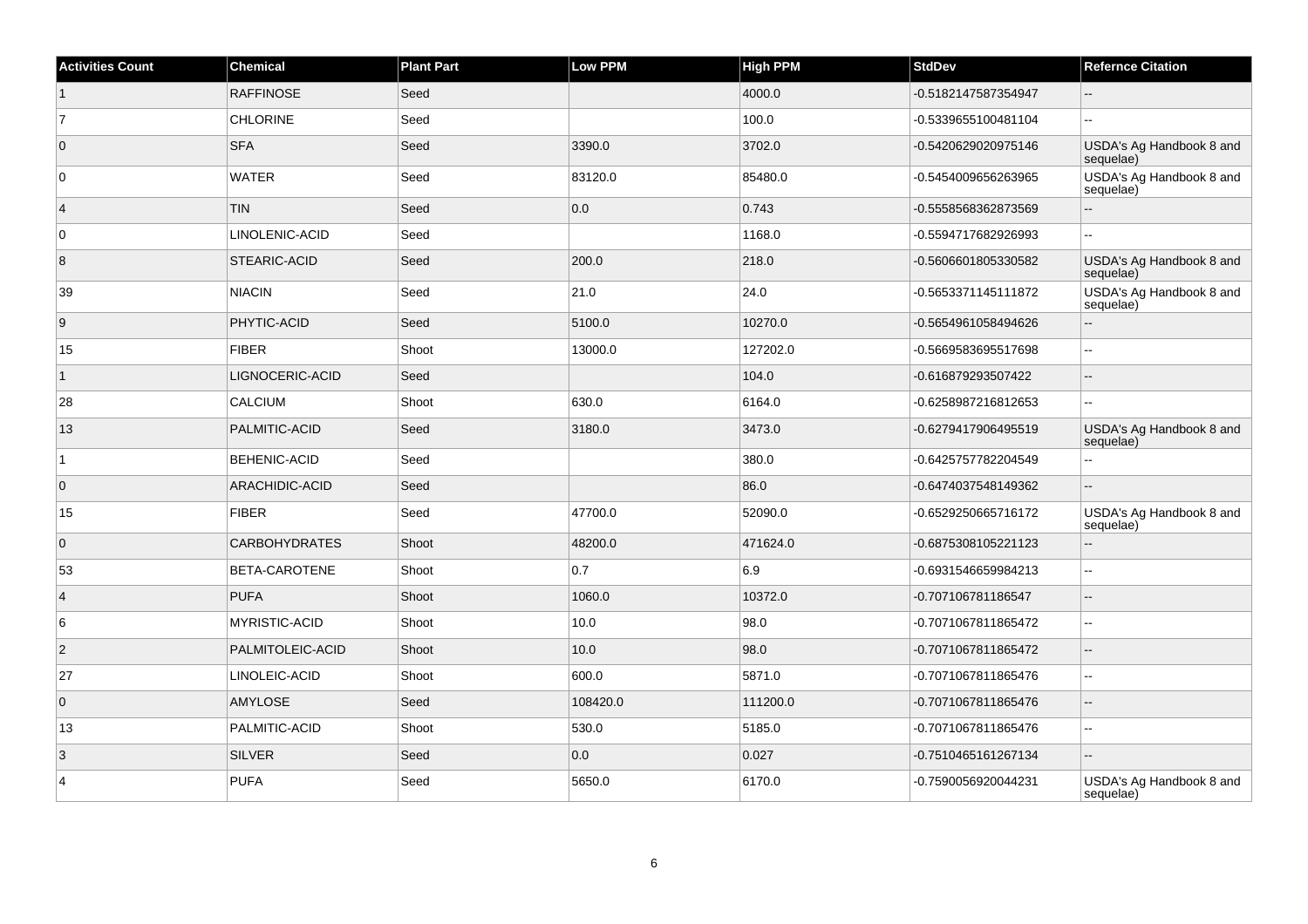| <b>Activities Count</b> | Chemical                  | <b>Plant Part</b> | <b>Low PPM</b> | <b>High PPM</b> | <b>StdDev</b>       | <b>Refernce Citation</b>                                                                                                                                                 |
|-------------------------|---------------------------|-------------------|----------------|-----------------|---------------------|--------------------------------------------------------------------------------------------------------------------------------------------------------------------------|
| $\overline{0}$          | <b>CERIUM</b>             | Seed              | 0.0            | 0.1             | -0.77777777777779   | $\overline{a}$                                                                                                                                                           |
| 13                      | <b>MUFA</b>               | Seed              | 1140.0         | 1245.0          | -0.7826019169513472 | USDA's Ag Handbook 8 and<br>sequelae)                                                                                                                                    |
| $\overline{2}$          | ERUCIC-ACID               | Seed              | 120.0          | 753.0           | -0.8073979706388439 | ш,                                                                                                                                                                       |
| $\overline{0}$          | <b>KILOCALORIES</b>       | Seed              | 3470.0         | 3789.0          | -0.8372565090238537 | USDA's Ag Handbook 8 and<br>sequelae)                                                                                                                                    |
| 27                      | LINOLEIC-ACID             | Seed              | 3080.0         | 3364.0          | -0.8890105296646297 | USDA's Ag Handbook 8 and<br>sequelae)                                                                                                                                    |
| 18                      | OLEIC-ACID                | Seed              | 1140.0         | 1245.0          | -0.9688655804239834 | USDA's Ag Handbook 8 and<br>sequelae)                                                                                                                                    |
| $\overline{0}$          | <b>EUROPIUM</b>           | Seed              | 0.0            | 0.002           | -0.9775595655057863 | Ξ.                                                                                                                                                                       |
| 0                       | <b>ANTIMONY</b>           | Seed              | 0.0            | 0.031           | -1.0908011931060053 | $\overline{\phantom{a}}$                                                                                                                                                 |
| $\overline{4}$          | <b>PHOSPHORUS</b>         | Shoot             | 90.0           | 881.0           | -1.137001922652881  | $\overline{a}$                                                                                                                                                           |
| $\overline{0}$          | <b>FAT</b>                | Seed              | 13100.0        | 14306.0         | -1.3225365527478914 | USDA's Ag Handbook 8 and<br>sequelae)                                                                                                                                    |
| $\overline{0}$          | <b>PYROPHOSPHATASE</b>    | Leaf              |                |                 |                     | $-$                                                                                                                                                                      |
| $\overline{c}$          | ERUCIC-ACID               | Shoot             | 80.0           | 783.0           |                     |                                                                                                                                                                          |
| $\overline{0}$          | BETA-AMYLASE              | Seed              |                |                 |                     |                                                                                                                                                                          |
| $\overline{2}$          | ERUCIC-ACID               | Fruit             | 130.0          | 1070.0          |                     | USDA's Ag Handbook 8 and<br>sequelae)                                                                                                                                    |
| $\overline{0}$          | GALACTOSYL-ONONITOL       | Seed              |                |                 |                     | Yasui, T., Ohno, S. 1982.<br>Distribution of Galactosyl<br>Ononitol and Ononitol in<br>Angiospermae. Nippon<br>Nogeikagaku Kaishi, 56:<br>1053-1056.                     |
| $\overline{0}$          | <b>GLYCEROPHOSPHATASE</b> | Leaf              |                |                 |                     |                                                                                                                                                                          |
| $\overline{0}$          | PHOSPHORYLASE             | Seed              |                |                 |                     |                                                                                                                                                                          |
| $\overline{0}$          | (-)-PHASEOLLIN            | Plant             |                |                 |                     | Jeffery B. Harborne and H.<br>Baxter, eds. 1983.<br>Phytochemical Dictionary. A<br>Handbook of Bioactive<br>Compounds from Plants.<br>Taylor & Frost, London. 791<br>pp. |
| $\overline{0}$          | <b>VIGNAFURAN</b>         | Plant             |                |                 |                     | ш,                                                                                                                                                                       |
| $\overline{0}$          | <b>VIGNAFURAN</b>         | Leaf              |                |                 |                     | $-1$                                                                                                                                                                     |
| $\overline{0}$          | GLUCOSE-6-<br>PHOSPHATASE | Seed              |                |                 |                     |                                                                                                                                                                          |